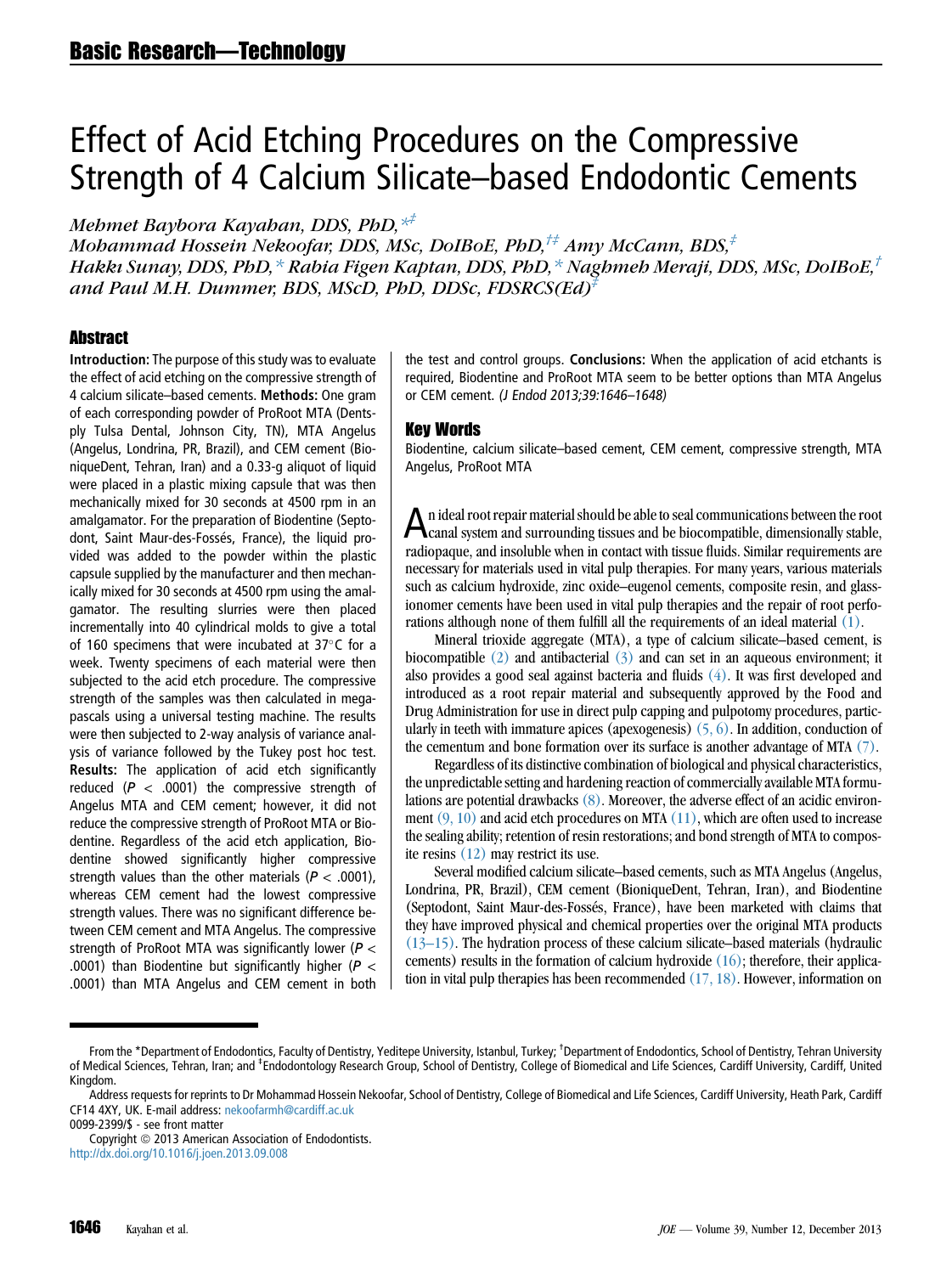the effect of conditioning processes used during tooth restoration, including exposure to phosphoric acid, on the mechanical properties of these materials is limited [\(11\)](#page-2-0).

In this study, the effects of acid etch procedures on the compressive strength of Biodentine, CEM cement, MTA Angelus, and ProRoot MTA were compared. The null hypothesis was that the acid etch procedure does not reduce the compressive strength of these silicate-based cements.

### Materials and Methods

The materials investigated were ProRoot MTA (Dentsply Tulsa Dental, Johnson City, TN), MTA Angelus, CEM cement, and Biodentine (Septodont, France). The mixing of ProRoot MTA and MTA Angelus was standardized by placing 1.00 g of each corresponding powder and a 0.33-g aliquot of distilled water in a plastic mixing capsule containing a plastic pestle that was then mechanically mixed for 30 seconds at 4500 rpm in an amalgamator (Silamat; Ivoclar Vivadent AG, Schaan, Liechtenstein) [\(19\)](#page-2-0).

For the preparation of Biodentine, 5 drops of the liquid provided were added to the powder within the plastic capsule supplied by the manufacturer and then mechanically mixed for 30 seconds at 4500 rpm using the amalgamator. A customized encapsulated CEM cement was also prepared by placing 1.00 g CEM cement powder and 0.33 g liquid inside a plastic mixing capsule containing a plastic pestle, which was then mechanically mixed for 30 seconds at 4500 rpm using an amalgamator.

The resulting slurry of each of the 4 materials was then placed incrementally into 40 silicon, cylindrical molds to give a total of 160 specimens. In accordance with ISO 9917-1:2003, the dimension of each mold was  $6 \pm 0.1$  mm in length and  $4 \pm 0.1$  mm in diameter. The placement of the slurries was standardized by applying 1.68 MPa compaction pressure  $(20)$  to each specimen followed by agitation with an ultrasonic tip for 30 seconds (CPR-2D; Obtura Spartan, Fenton, MO). All specimens were then incubated in a fully saturated humidity at  $37^{\circ}$ C.

After 7 days, the specimens were removed from the molds. The upper and lower faces of the cylindrical specimens were then polished using minimum hand pressure and silicon-carbide 1200-grit fine-grain sandpaper (3M, St Paul, MN) to provide a smooth surface; during this process, constant irrigation with water was used to remove surface debris. The samples were then dried thoroughly and their dimensions rechecked with calipers. Twenty specimens of each material were then randomly selected and subjected to the acid etch procedure. This consisted of an application of 37% phosphoric acid on one of the flat surfaces on each cylinder for 15 seconds before being rinsed with distilled water for a further 15 seconds and then dried thoroughly.

The specimens were then mounted vertically and crushed along their long axis at 1 mm/min using a Universal Testing Machine (Lloyd LR MK1 machine; Lloyd Instruments, Fareham, UK), which recorded the failure load in newtons; the compressive strength of the samples was then calculated in megapascals. The results were then subjected to 2-way analysis of variance followed by the Tukey post hoc test using the Statistical Package for the Social Science Version 16 (SPSS Inc, Chicago, IL).

#### Results

The results are summarized in Figure 1. Regardless of the acid etch application, Biodentine showed significantly higher compressive strength values than the other materials ( $P < .0001$ ), whereas CEM cement had the lowest compressive strength values. There was no significant difference between CEM cement and MTA Angelus. The compressive strength



**Figure 1.** The mean compressive strength and standard deviation of control and test samples for each material (megapascals). 95% confidence interval.

of ProRoot MTA was significantly lower ( $P < .0001$ ) than Biodentine but significantly higher ( $P < .0001$ ) than MTA Angelus and CEM cement in both test and control groups. The application of acid etch significantly reduced ( $P < .0001$ ) the compressive strength of Angelus MTA and CEM cement; however, it did not reduce the compressive strength of ProRoot MTA and Biodentine.

#### **Discussion**

In many challenging endodontic procedures, such as pulp treatment of traumatized immature teeth with reversible pulpitis and pulpotomy of primary teeth, the application of MTA as a bioactive silicate cement in contact with exposed pulp tissue may lead to a favorable outcome  $(21-25)$ . However, the number of high-quality, well-designed, and large scale randomized controlled clinical trials with long-term follow-up are limited [\(26, 27\)](#page-2-0). Many laboratory and in vivo studies have shown the exceptional sealing ability and biological properties of MTA and MTA-like materials, which has resulted in their increased clinical use. Obviously, information about recently developed MTA-like materials such as Biodentine and CEM cement are limited. The aim of this study was to evaluate the effect of acid etching, which is used before the placement of composite restorations for the enhancement of the micromechanical bond and to prevent microleakage, on the compressive strength of 4 calcium silicate–based cements.

Compressive strength is regarded as one of the main physical characteristics of hydraulic cements, which is correlated to its stage of hydration [\(28, 29\)](#page-2-0). In addition, in vital pulp therapies, the cement may encounter (indirectly) masticatory loads and should have sufficient compressive strength to withstand them. Regardless of the application of acid etch, Biodentine showed a significantly higher compressive strength  $(P < .0001)$  than the other materials, whereas CEM cement had the lowest compressive strength. Therefore, in clinical applications such as direct pulp capping, the use of Biodentine appears to have advantages, particularly because it can be placed in bulk and has a short setting time.

According to the results of the current study, the compressive strength of MTA Angelus was significantly lower than ProRoot MTA in